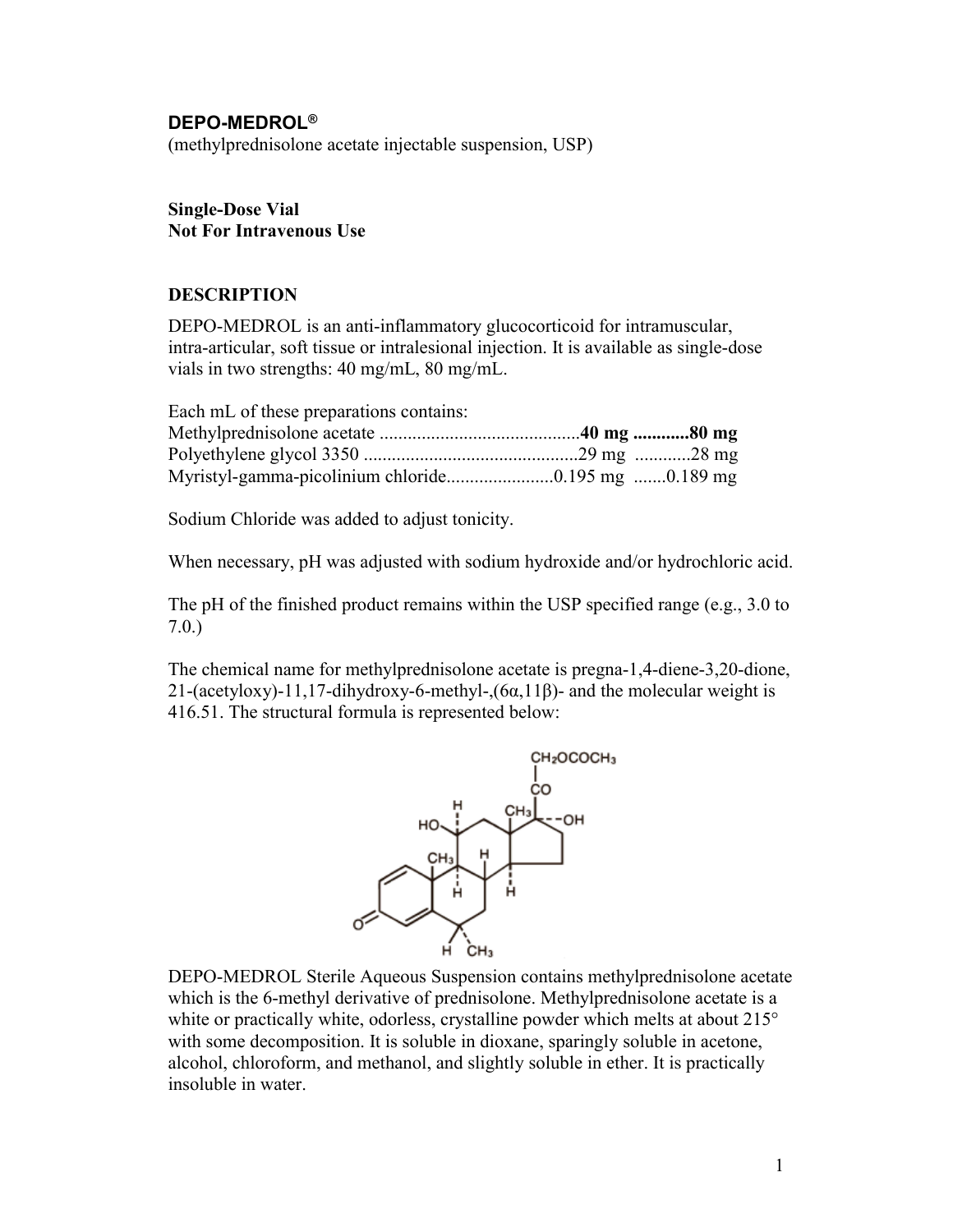## **CLINICAL PHARMACOLOGY**

Glucocorticoids, naturally occurring and synthetic, are adrenocortical steroids.

Naturally occurring glucocorticoids (hydrocortisone and cortisone), which also have salt retaining properties, are used in replacement therapy in adrenocortical deficiency states. Their synthetic analogs are used primarily for their anti-inflammatory effects in disorders of many organ systems.

# **INDICATIONS AND USAGE**

## A. **For Intramuscular Administration**

When oral therapy is not feasible and the strength, dosage form, and route of administration of the drug reasonably lend the preparation to the treatment of the condition, the intramuscular use of DEPO-MEDROL Sterile Aqueous Suspension is indicated as follows:

*Allergic States*: Control of severe or incapacitating allergic conditions intractable to adequate trials of conventional treatment in asthma, atopic dermatitis, contact dermatitis, drug hypersensitivity reactions, serum sickness, transfusion reactions.

*Dermatologic Diseases*: Bullous dermatitis herpetiformis, exfoliative dermatitis, mycosis fungoides, pemphigus, severe erythema multiforme (Stevens-Johnson syndrome).

*Endocrine Disorders*: Primary or secondary adrenocortical insufficiency (hydrocortisone or cortisone is the drug of choice; synthetic analogs may be used in conjunction with mineralocorticoids where applicable; in infancy, mineralocorticoid supplementation is of particular importance), congenital adrenal hyperplasia, hypercalcemia associated with cancer, nonsupportive thyroiditis.

*Gastrointestinal Diseases*: To tide the patient over a critical period of the disease in regional enteritis (systemic therapy) and ulcerative colitis.

*Hematologic Disorders*: Acquired (autoimmune) hemolytic anemia, congenital (erythroid) hypoplastic anemia (Diamond Blackfan anemia), pure red cell aplasia, select cases of secondary thrombocytopenia.

*Miscellaneous*: Trichinosis with neurologic or myocardial involvement, tuberculous meningitis with subarachnoid block or impending block when used concurrently with appropriate antituberculous chemotherapy.

*Neoplastic Diseases*: For palliative management of: leukemias and lymphomas.

*Nervous System*: Cerebral edema associated with primary or metastatic brain tumor or craniotomy.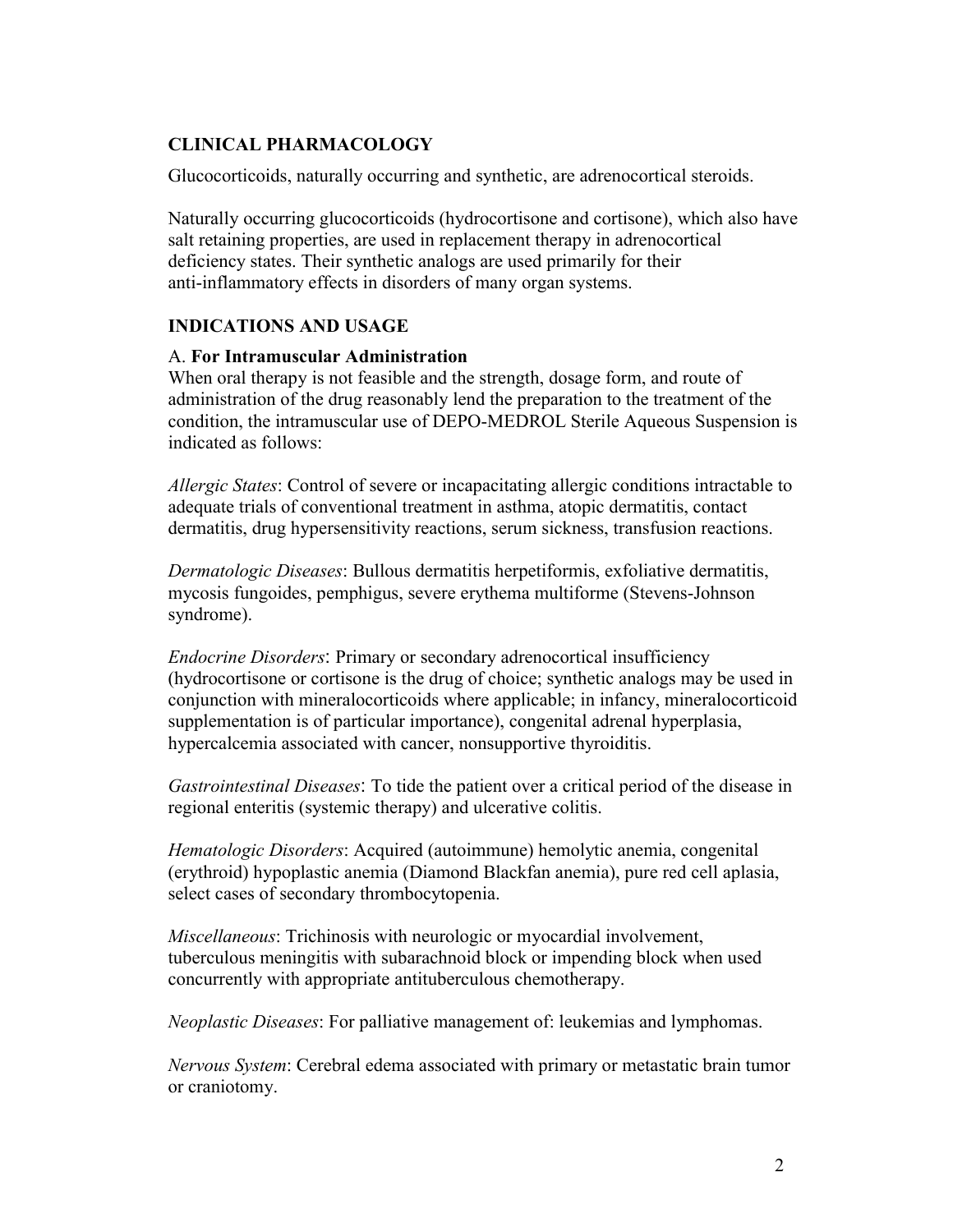*Ophthalmic Diseases*: Sympathetic opthalmia, temporal arteritis, uveitis, ocular inflammatory conditions unresponsive to topical corticosteroids.

*Renal Diseases*: To induce diuresis or remission of proteinuria in idiopathic nephrotic syndrome, or that due to lupus erythematosus.

*Respiratory Diseases*: Berylliosis, fulminating or disseminated pulmonary tuberculosis when used concurrently with appropriate antituberculous chemotherapy, idiopathic eosinophilic pneumonias, symptomatic sarcoidosis.

*Rheumatic Disorders*: As adjunctive therapy for short-term administration (to tide the patient over an acute episode or exacerbation) in acute gouty arthritis; acute rheumatic carditis; ankylosing spondylitis; psoriatic arthritis; rheumatoid arthritis, including juvenile rheumatoid arthritis (selected cases may require low-dose maintenance therapy). For the treatment of dermatomyositis, polymyositis, and systemic lupus erythematosus.

## **B. For Intra-articular Or Soft Tissue Administration (See WARNINGS)**

DEPO-MEDROL is indicated as adjunctive therapy for short-term administration (to tide the patient over an acute episode or exacerbation) in acute gouty arthritis, acute and subacute bursitis, acute nonspecific tenosynovitis, epicondylitis, rheumatoid arthritis, synovitis of osteoarthritis.

## **C. For Intralesional Administration**

DEPO-MEDROL is indicated for intralesional use in alopecia areata, discoid lupus erythematosus; keloids, localized hypertrophic, infiltrated inflammatory lesions of granuloma annulare, lichen planus, lichen simplex chronicus (neurodermatitis) and psoriatic plaques; necrobiosis lipoidica diabeticorum.

DEPO-MEDROL also may be useful in cystic tumors of an aponeurosis or tendon (ganglia).

## **CONTRAINDICATIONS**

DEPO-MEDROL is contraindicated in patients with known hypersensitivity to the product and its constituents.

Intramuscular corticosteroid preparations are contraindicated for idiopathic thrombocytopenic purpura.

DEPO-MEDROL is contraindicated for intrathecal administration. This formulation of methylprednisolone acetate has been associated with reports of severe medical events when administered by this route.

DEPO-MEDROL is contraindicated in systemic fungal infections, except when administered as an intra-articular injection for localized joint conditions (see **WARNINGS**: **Infections**, *Fungal Infections*).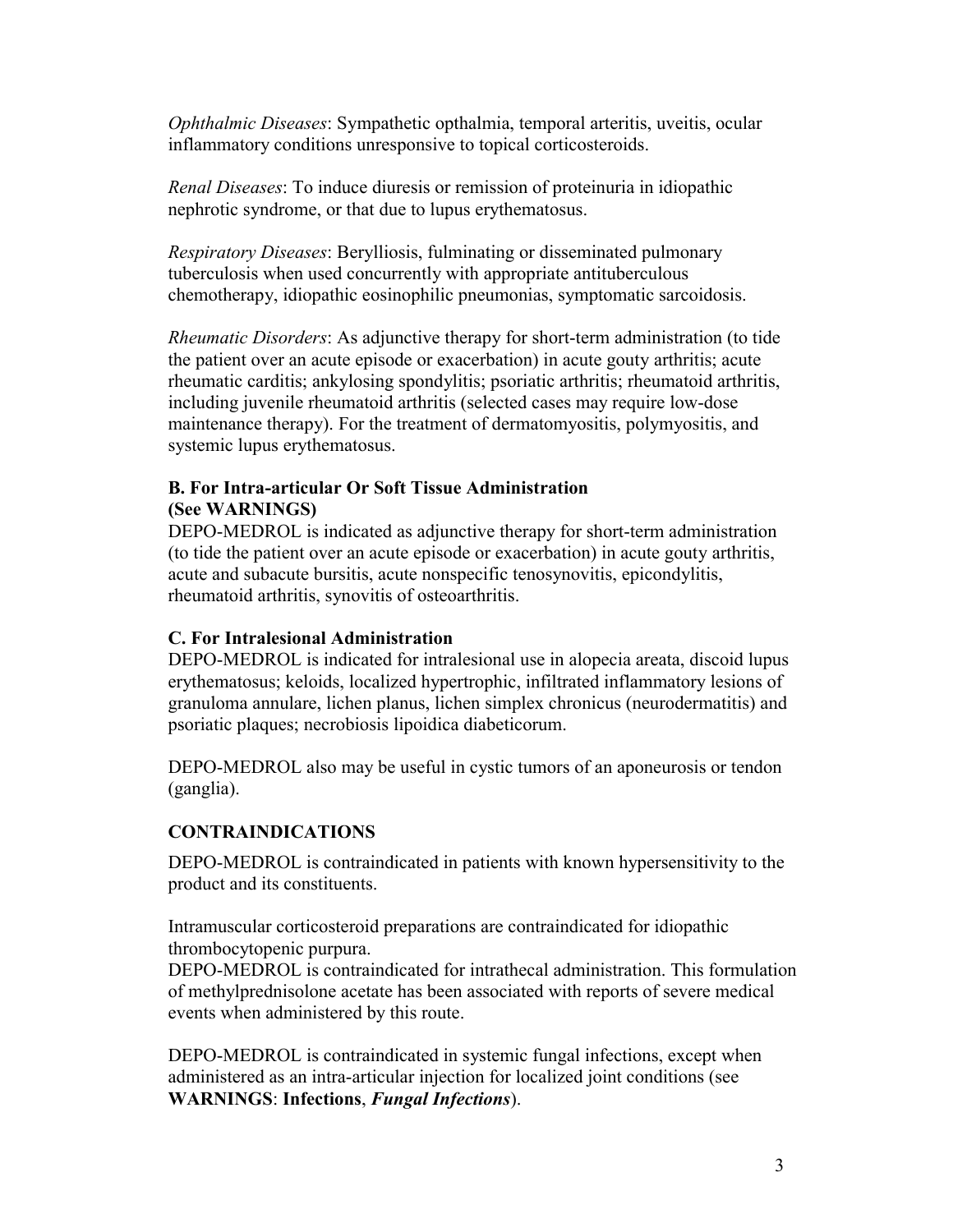### **WARNINGS**

#### **Serious Neurologic Adverse Reactions with Epidural Administration**

Serious neurologic events, some resulting in death, have been reported with epidural injection of corticosteroids. Specific events reported include, but are not limited to, spinal cord infarction, paraplegia, quadriplegia, cortical blindness, and stroke. These serious neurologic events have been reported with and without use of fluoroscopy. The safety and effectiveness of epidural administration of corticosteroids have not been established, and corticosteroids are not approved for this use.

#### **General**

**This product is not suitable for multi-dose use. Following administration of the desired dose, any remaining suspension should be discarded.**

**Injection of DEPO-MEDROL may result in dermal and/or subdermal changes forming depressions in the skin at the injection site.**

**In order to minimize the incidence of dermal and subdermal atrophy, care must be exercised not to exceed recommended doses in injections. Multiple small injections into the area of the lesion should be made whenever possible. The technique of intra-articular and intramuscular injection should include precautions against injection or leakage into the dermis. Injection into the deltoid muscle should be avoided because of a high incidence of subcutaneous atrophy.**

### **It is critical that, during administration of DEPO-MEDROL, appropriate technique be used and care taken to ensure proper placement of drug.**

Rare instances of anaphylactoid reactions have occurred in patients receiving corticosteroid therapy (see **ADVERSE REACTIONS**).

Increased dosage of rapidly acting corticosteroids is indicated in patients on corticosteroid therapy subjected to any unusual stress before, during, and after the stressful situation.

Results from one multicenter, randomized, placebo-controlled study with methylprednisolone hemisuccinate, an IV corticosteroid, showed an increase in early (at 2 weeks) and late (at 6 months) mortality in patients with cranial trauma who were determined not to have other clear indications for corticosteroid treatment. High doses of systemic corticosteroids, including DEPO-MEDROL, should not be used for the treatment of traumatic brain injury.

#### **Cardio-renal**

Average and large doses of corticosteroids can cause elevation of blood pressure, salt and water retention, and increased excretion of potassium. These effects are less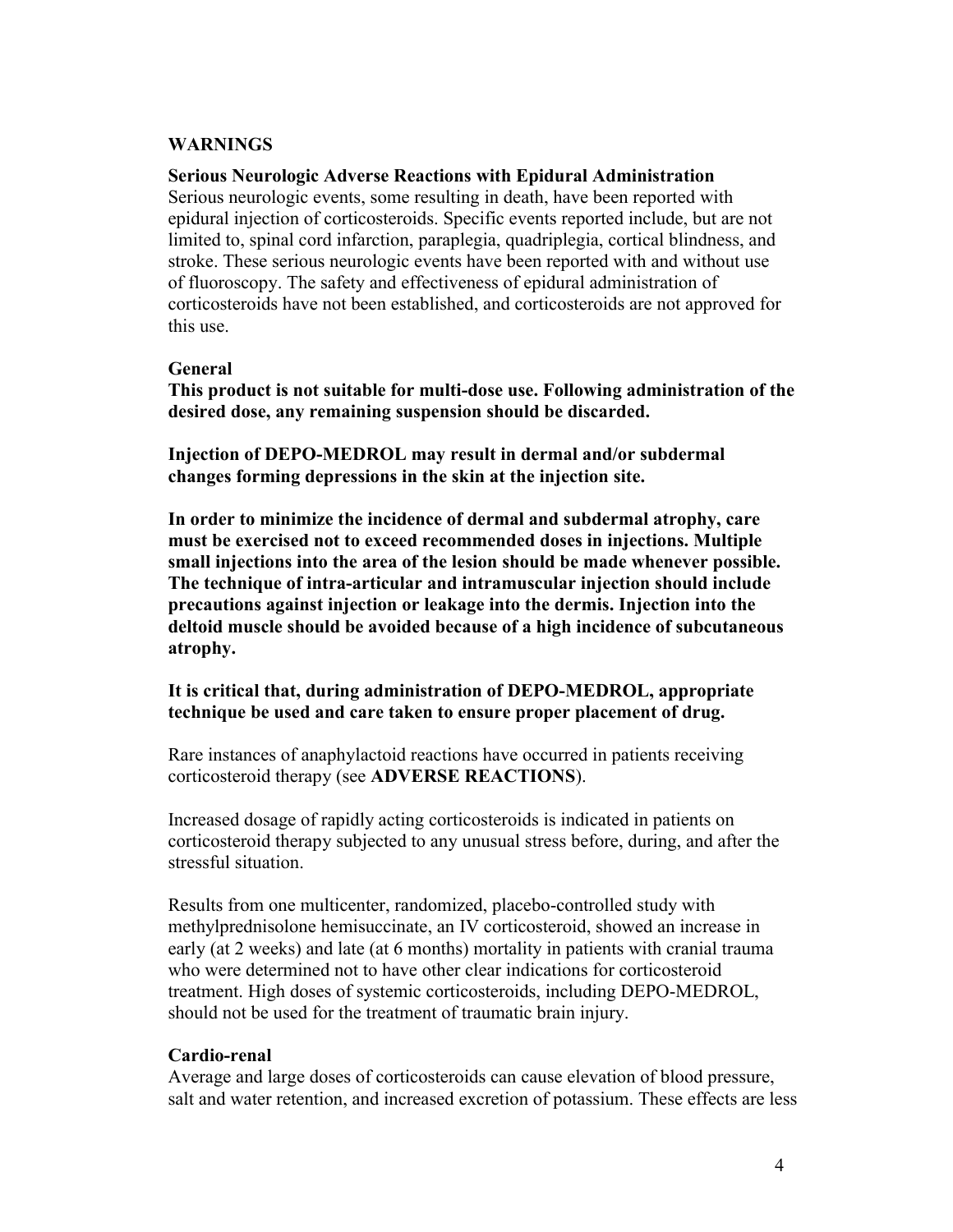likely to occur with synthetic derivatives when used in large doses. Dietary salt restriction and potassium supplementation may be necessary. All corticosteroids increase calcium excretion.

Literature reports suggest an apparent association between use of corticosteroids and left ventricular free wall rupture after a recent myocardial infarction; therefore, therapy with corticosteroids should be used with great caution in these patients.

#### **Endocrine**

Hypothalamic-pituitary adrenal (HPA) axis suppression. Cushing's syndrome, and Hyperglycemia: Monitor patients for these conditions with chronic use.

Corticosteroids can produce reversible HPA axis suppression with the potential for glucocorticosteroid insufficiency after withdrawal of treatment. Drug induced secondary adrenocortical insufficiency may be minimized by gradual reduction of dosage. This type of relative insufficiency may persist for months after discontinuation of therapy; therefore, in any situation of stress occurring during that period, hormone therapy should be reinstituted.

## **Infections**

### *General*

Persons who are on corticosteroids are more susceptible to infections than are healthy individuals. There may be decreased resistance and inability to localize infection when corticosteroids are used. Infections with any pathogen (viral, bacterial, fungal, protozoan, or helminthic) in any location of the body, may be associated with the use of corticosteroids alone or in combination with other immunosuppressive agents.

These infections may be mild, but can be severe and at times fatal. With increasing doses of corticosteroids, the rate of occurrence of infectious complications increases. Do not use intra-articularly, intrabursally, or for intratendinous administration for local effect in the presence of an acute infection. Corticosteroids may mask some signs of infection and new infections may appear during their use.

### *Fungal Infections*

Corticosteroids may exacerbate systemic fungal infections and therefore should not be used in the presence of such infections unless they are needed to control drug interactions. There have been cases reported in which concomitant use of amphotericin B and hydrocortisone was followed by cardiac enlargement and congestive heart failure (see **CONTRAINDICATIONS** and **PRECAUTIONS**: **Drug Interactions,** *Amphotericin B injection and potassium-depleting agents*).

### *Special Pathogens*

Latent disease may be activated or there may be an exacerbation of intercurrent infections due to pathogens, including those caused by *Amoeba, Candida, Cryptococcus, Mycobacterium, Nocardia, Pneumocystis,* and *Toxoplasma.*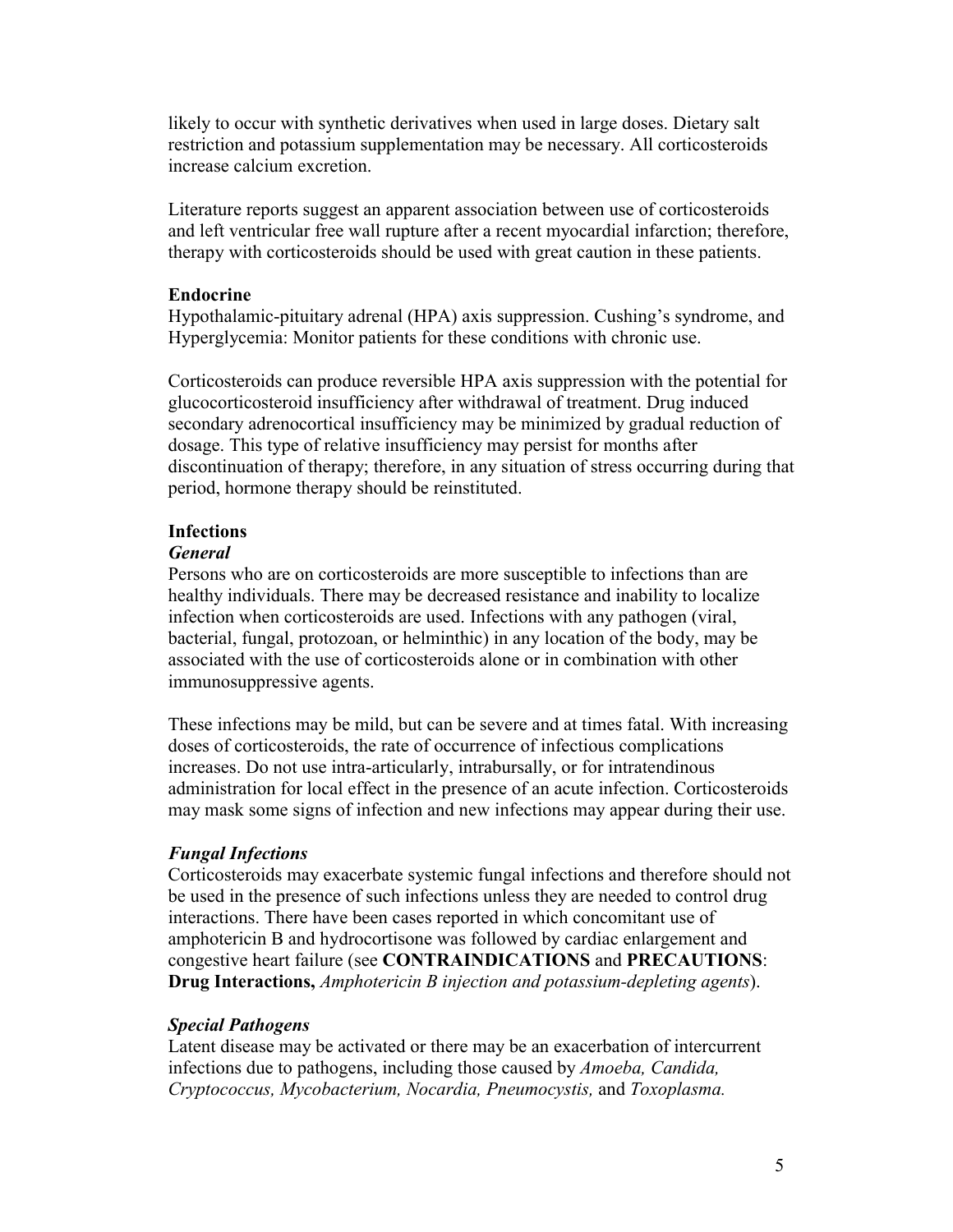It is recommended that latent amebiasis or active amebiasis be ruled out before initiating corticosteroid therapy in any patient who has spent time in the tropics or in any patient with unexplained diarrhea.

Similarly, corticosteroids should be used with great care in patients with known or suspected *Strongyloides* (threadworm) infestation. In such patients, corticosteroid-induced immunosuppression may lead to *Strongyloides*  hyperinfection and dissemination with widespread larval migration, often accompanied by severe enterocolitis and potentially fatal gram-negative septicemia.

Corticosteroids should not be used in cerebral malaria. There is currently no evidence of benefit from steroids in this condition.

#### *Tuberculosis*

The use of corticosteroids in active tuberculosis should be restricted to those cases of fulminating or disseminated tuberculosis in which the corticosteroid is used for the management of the disease in conjunction with an appropriate antituberculous regimen.

If corticosteroids are indicated in patients with latent tuberculosis or tuberculin reactivity, close observation is necessary, as reactivation of the disease may occur. During prolonged corticosteroid therapy, these patients should receive chemoprophylaxis.

#### *Vaccinations*

**Administration of live or live, attenuated vaccines is contraindicated in patients receiving immunosuppressive doses of corticosteroids. Killed or inactivated vaccines may be administered. However, the response to such vaccines cannot be predicted.** 

Immunization procedures may be undertaken in patients who are receiving corticosteroids as replacement therapy (e.g., for Addison's disease).

### *Viral Infections*

Chicken pox and measles can have a more serious or even fatal course in pediatric and adult patients on corticosteroids. In pediatric and adult patients who have not had these diseases, particular care should be taken to avoid exposure. The contribution of the underlying disease and/or prior corticosteroid treatment to the risk is also not known. If exposed to chicken pox, prophylaxis with varicella zoster immune globulin (VZIG) may be indicated. If exposed to measles, prophylaxis with immunoglobulin (IG) may be indicated (see the respective package inserts for complete VZIG and IG prescribing information). If chicken pox develops, treatment with antiviral agents should be considered.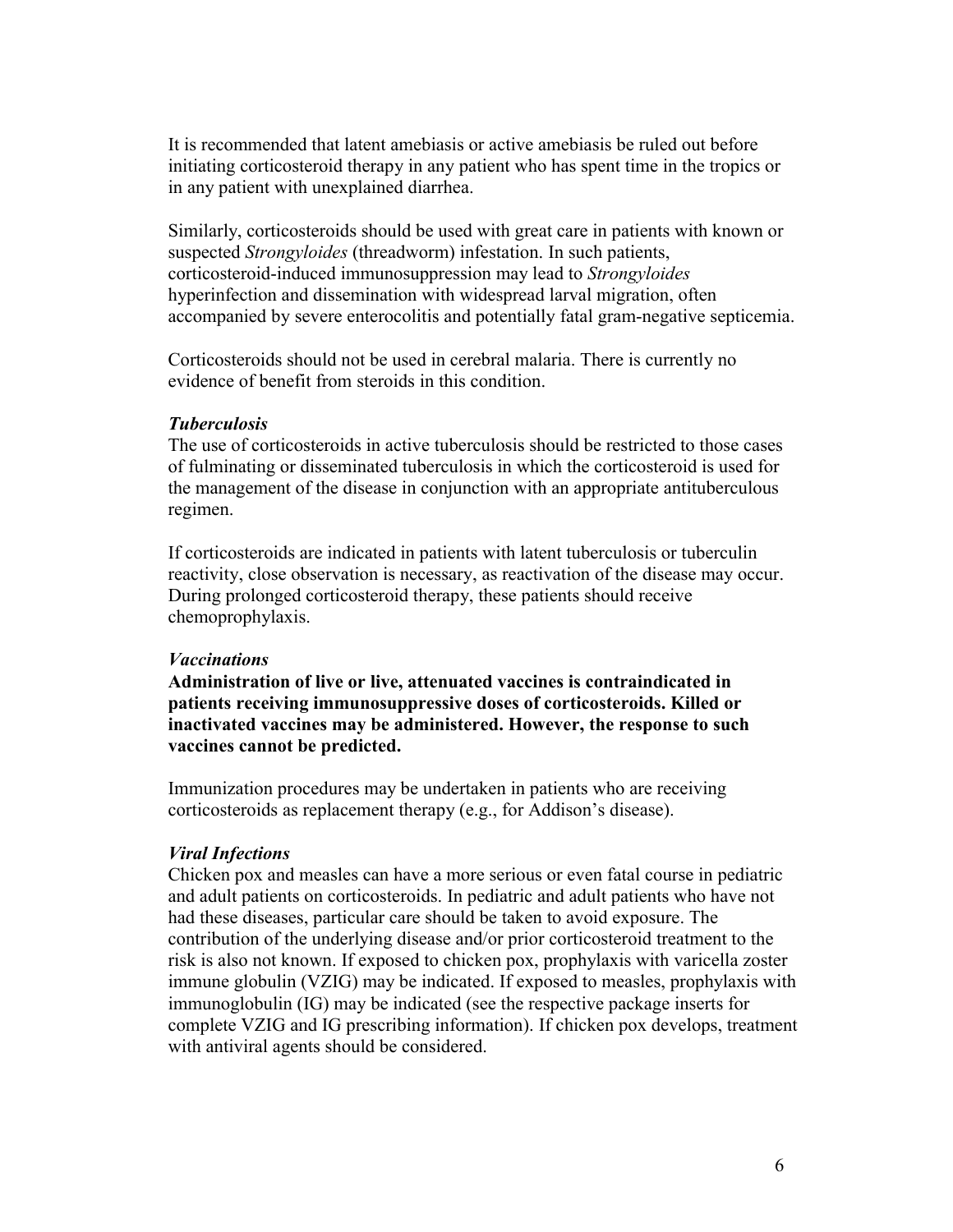## **Ophthalmic**

Use of corticosteroids may produce posterior subcapsular cataracts, glaucoma with possible damage to the optic nerves, and may enhance the establishment of secondary ocular infections due to bacteria, fungi, or viruses. The use of systemic corticosteroids is not recommended in the treatment of optic neuritis and may lead to an increase in the risk of new episodes. Corticosteroids should be used cautiously in patients with ocular herpes simplex because of corneal perforation. Corticosteroids should not be used in active ocular herpes simplex.

### **PRECAUTIONS**

### **General**

This product, like many other corticosteroids, is sensitive to heat. Therefore, it should not be autoclaved when it is desirable to sterilize the exterior of the vial.

The lowest possible dose of corticosteroid should be used to control the condition under treatment. When reduction in dosage is possible, the reduction should be gradual.

Since complications of treatment with glucocorticosteroids are dependent on the size of the dose and the duration of treatment, a risk/benefit decision must be made in each individual case as to dose and duration of treatment and as to whether daily or intermittent therapy should be used.

Karposi's sarcoma has been reported to occur in patients receiving corticosteroid therapy, most often for chronic conditions. Discontinuation of corticosteroids may result in clinical improvement.

### **Cardio-renal**

Caution is required in patients with systemic sclerosis because an increased incidence of scleroderma renal crisis has been observed with corticosteroids, including methylprednisolone.

As sodium retention with resultant edema and potassium loss may occur in patients receiving corticosteroids, these agents should be used with caution in patients with congestive heart failure or renal insufficiency.

### **Endocrine**

Drug-induced secondary adrenocortical insufficiency may be minimized by gradual reduction of dosage. This type of relative insufficiency may persist for months after discontinuation of therapy; therefore, in any situation of stress occurring during that period, hormone therapy should be reinstituted.

Metabolic clearance of corticosteroids is decreased in hypothyroid patients and increased in hyperthyroid patients. Changes in thyroid status of the patient may necessitate adjustment in dosage.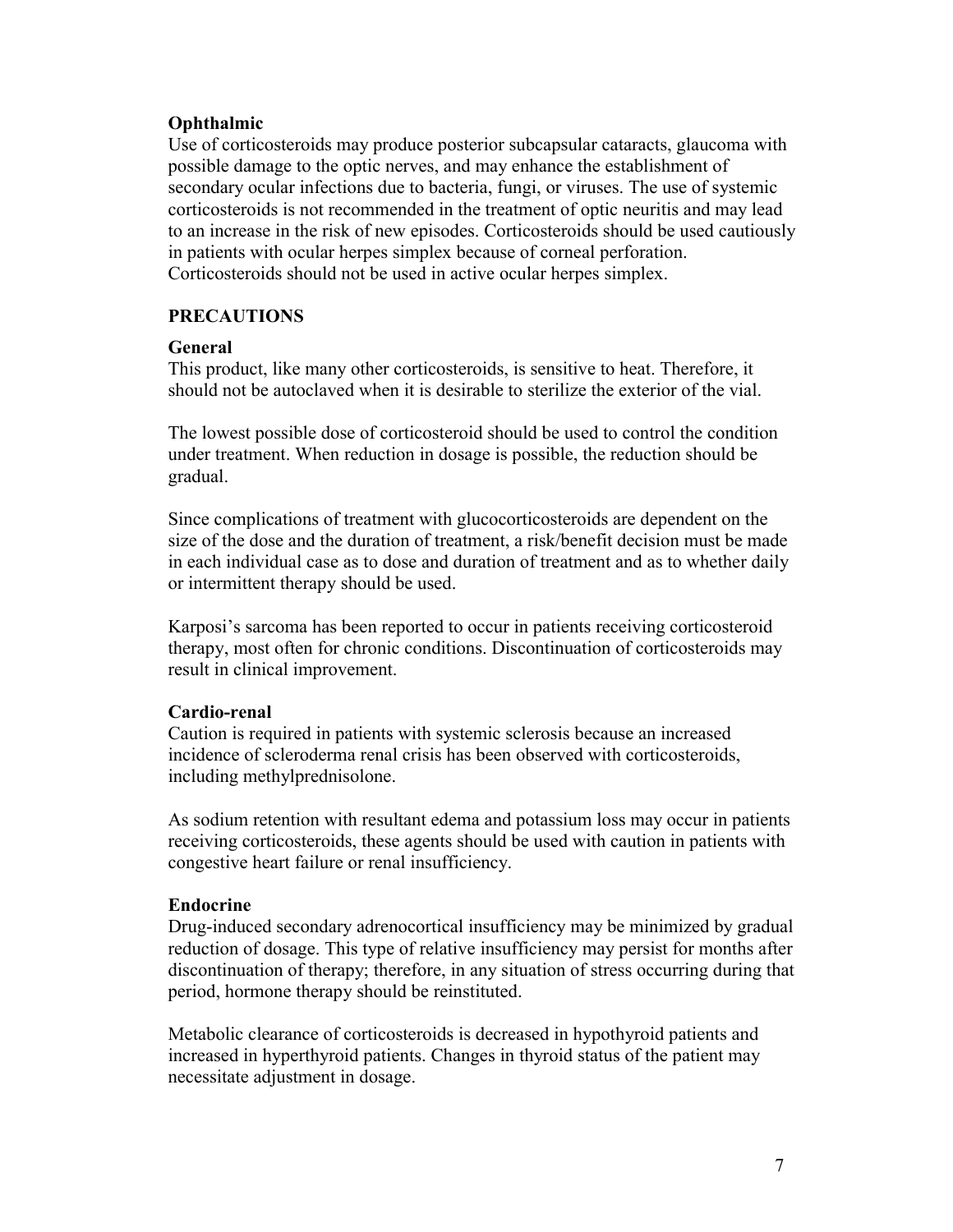#### **Gastrointestinal**

Steroids should be used with caution in active or latent peptic ulcers, diverticulitis, fresh intestinal anastomoses, and nonspecific ulcerative colitis, since they may increase the risk of perforation.

Signs of peritoneal irritation following gastrointestinal perforation in patients receiving corticosteroids may be minimal or absent.

There is an enhanced effect due to decreased metabolism of corticosteroids in patients with cirrhosis.

#### **Parenteral Administration**

Intra-articularly injected corticosteroids may be systemically absorbed.

Appropriate examination of any joint fluid present is necessary to exclude a septic process.

A marked increase in pain accompanied by local swelling, further restriction of joint motion, fever, and malaise are suggestive of septic arthritis. If this complication occurs and diagnosis of sepsis is confirmed, appropriate antimicrobial therapy should be instituted.

Injection of a steroid into an infected site is to be avoided. Local injection of a steroid into a previously infected joint is not usually recommended.

### **Musculoskeletal**

Corticosteroids decrease bone formation and increase bone resorption both through their effect on calcium regulation (e.g., decreasing absorption and increasing excretion) and inhibition of osteoblast function. This, together with a decrease in the protein matrix of the bone secondary to an increase in protein catabolism, and reduced sex hormone production, may lead to an inhibition of bone growth in pediatric patients and the development of osteoporosis at any age. Special consideration should be given to patients at increased risk of osteoporosis (i.e., postmenopausal women) before initiating corticosteroid therapy.

### **Neuro-psychiatric**

An acute myopathy has been observed with the use of high doses of corticosteroids, most often occurring in patients with disorders of neuromuscular transmission (e.g., myasthenia gravis), or in patients receiving concomitant therapy with neuromuscular blocking drugs (e.g., pancuronium). This acute myopathy is generalized, may involve ocular and respiratory muscles, and may result in quadriparesis. Elevation of creatine kinase may occur. Clinical improvement or recovery after stopping corticosteroids may require weeks to years.

Psychic derangements may appear when corticosteroids are used, ranging from euphoria, insomnia, mood swings, personality changes, and severe depression to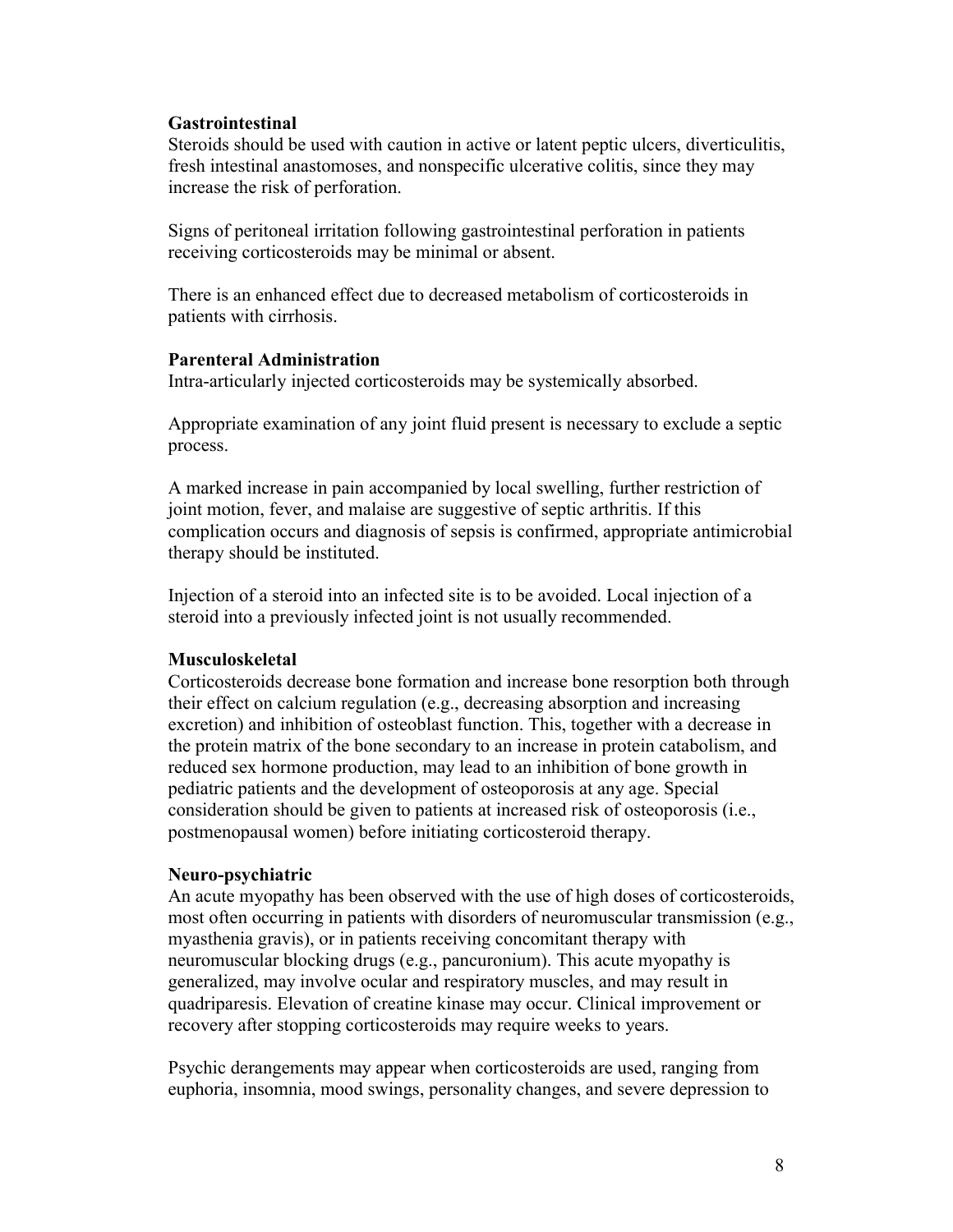frank psychotic manifestations. Also, existing emotional instability or psychotic tendencies may be aggravated by corticosteroids.

## **Ophthalmic**

Intraocular pressure may become elevated in some individuals. If steroid therapy is continued long-term, intraocular pressure should be monitored.

Corticosteroids should be used cautiously in patients with ocular herpes simplex for fear of corneal perforation.

### **Information for the Patient**

Patients should be warned not to discontinue the use of corticosteroids abruptly or without medical supervision, to advise any medical attendants that they are taking corticosteroids and to seek medical advice at once should they develop a fever or other signs of infection.

Persons who are on corticosteroids should be warned to avoid exposure to chicken pox or measles. Patients should also be advised that if they are exposed, medical advice should be sought without delay.

## **Drug Interactions**

*Aminoglutethimide*: Aminoglutethimide may lead to a loss of corticosteroid-induced adrenal suppression.

*Amphotericin B injection and potassium-depleting agents:* When corticosteroids are administered concomitantly with potassium depleting agents (e.g., amphotericin B, diuretics), patients should be observed closely for development of hypokalemia. There have been cases reported in which concomitant use of amphotericin B and hydrocortisone was followed by cardiac enlargement and congestive heart failure.

*Antibiotics*: Macrolide antibiotics have been reported to cause a significant decrease in corticosteroid clearance (see **PRECAUTIONS**: **Drug Interactions,** *Hepatic Enzyme Inhibitors*).

*Anticholinesterases:* Concomitant use of anticholinesterase agents and corticosteroids may produce severe weakness in patients with myasthenia gravis. If possible, anticholinesterase agents should be withdrawn at least 24 hours before initiating corticosteroid therapy.

*Anticoagulants*, *oral*: Coadministration of corticosteroids and warfarin usually results in inhibition of response to warfarin, although there have been some conflicting reports. Therefore, coagulation indices should be monitored frequently to maintain the desired anticoagulant effect.

*Antidiabetics*: Because corticosteroids may increase blood glucose concentration, dosage adjustments of antidiabetic agents may be required.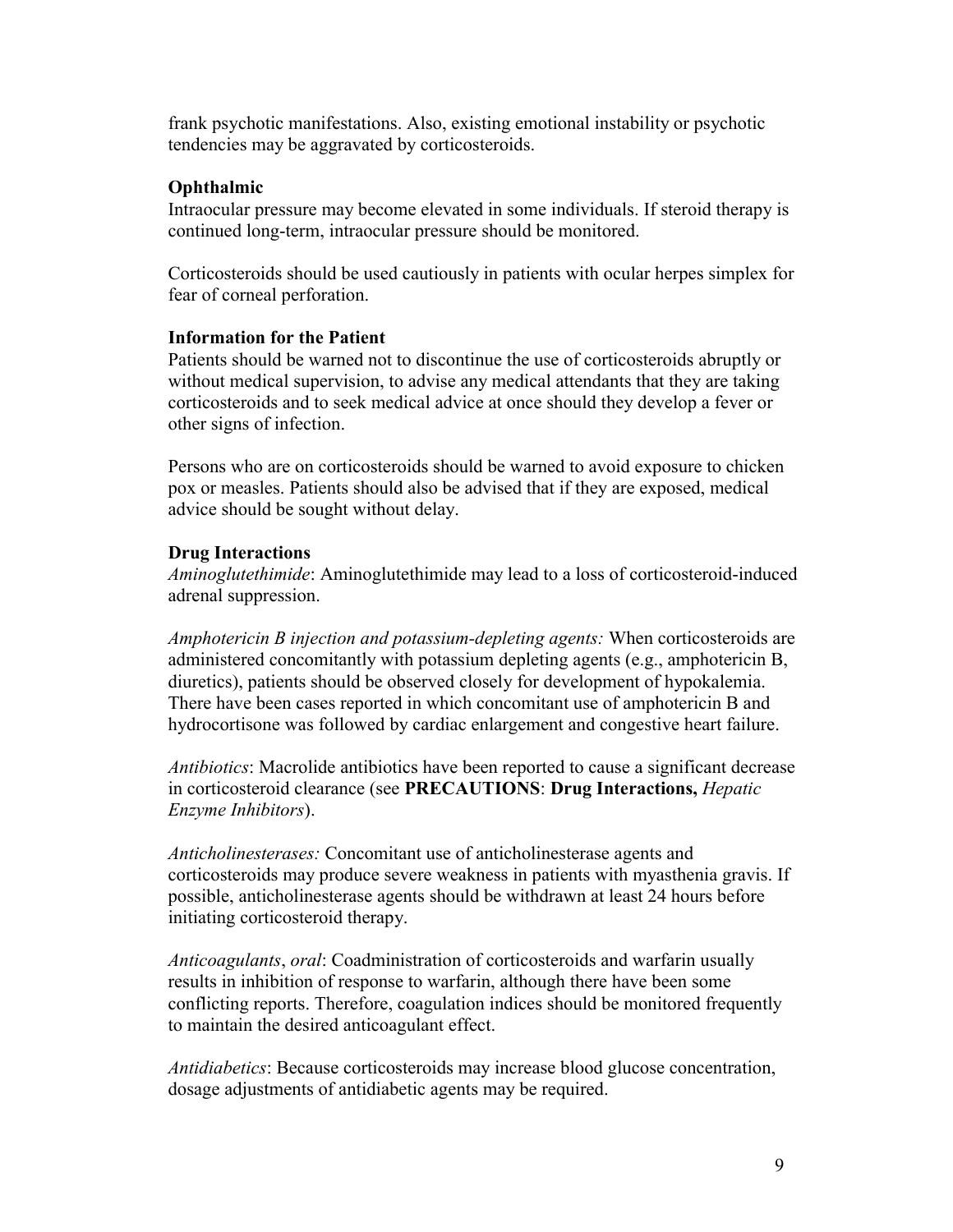*Antitubercular drugs:* Serum concentrations of isoniazid may be decreased.

*Cholestyramine:* Cholestyramine may increase the clearance of oral corticosteroids.

*Cyclosporine:* Increased activity of both cyclosporine and corticosteroids may occur when the two are used concurrently. Convulsions have been reported with this concurrent use.

*Digitalis glycosides:* Patients on digitalis glycosides may be at risk of arrhythmias due to hypokalemia.

*Estrogens, including oral contraceptives:* Estrogens may decrease the hepatic metabolism of certain corticosteroids, thereby increasing their effect.

*Hepatic Enzyme Inducers (e.g., barbiturates, phenytoin, carbamazepine, rifampin):* Drugs which induce cytochrome P450 3A4 enzyme activity may enhance the metabolism of corticosteroids and require that the dosage of the corticosteroid be increased.

*Hepatic Enzyme Inhibitors (e.g., ketoconazole, macrolide antibiotics such as erythromycin and troleandomycin):* Drugs which inhibit cytochrome P450 3A4 have the potential to result in increased plasma concentrations of corticosteroids.

*Ketoconazole*: Ketoconazole has been reported to significantly decrease the metabolism of certain corticosteroids by up to 60%, leading to an increased risk of corticosteroid side effects.

*Nonsteroidal anti-inflammatory drugs (NSAIDs)*: Concomitant use of aspirin (or other nonsteroidal anti-inflammatory agents) and corticosteroids increases the risk of gastrointestinal side effects. Aspirin should be used cautiously in conjunction with corticosteroids in hypoprothrombinemia. The clearance of salicylates may be increased with concurrent use of corticosteroids.

*Skin tests*: Corticosteroids may suppress reactions to skin tests.

*Vaccines*: Patients on prolonged corticosteroid therapy may exhibit a diminished response to toxoids and live or inactivated vaccines due to inhibition of antibody response. Corticosteroids may also potentiate the replication of some organisms contained in live attenuated vaccines. Routine administration of vaccines or toxoids should be deferred until corticosteroid therapy is discontinued if possible (see **WARNINGS**: **Infections**, *Vaccinations*).

### **Carcinogenesis, Mutagenesis, Impairment of Fertility**

No adequate studies have been conducted in animals to determine whether corticosteroids have a potential for carcinogenesis or mutagenesis.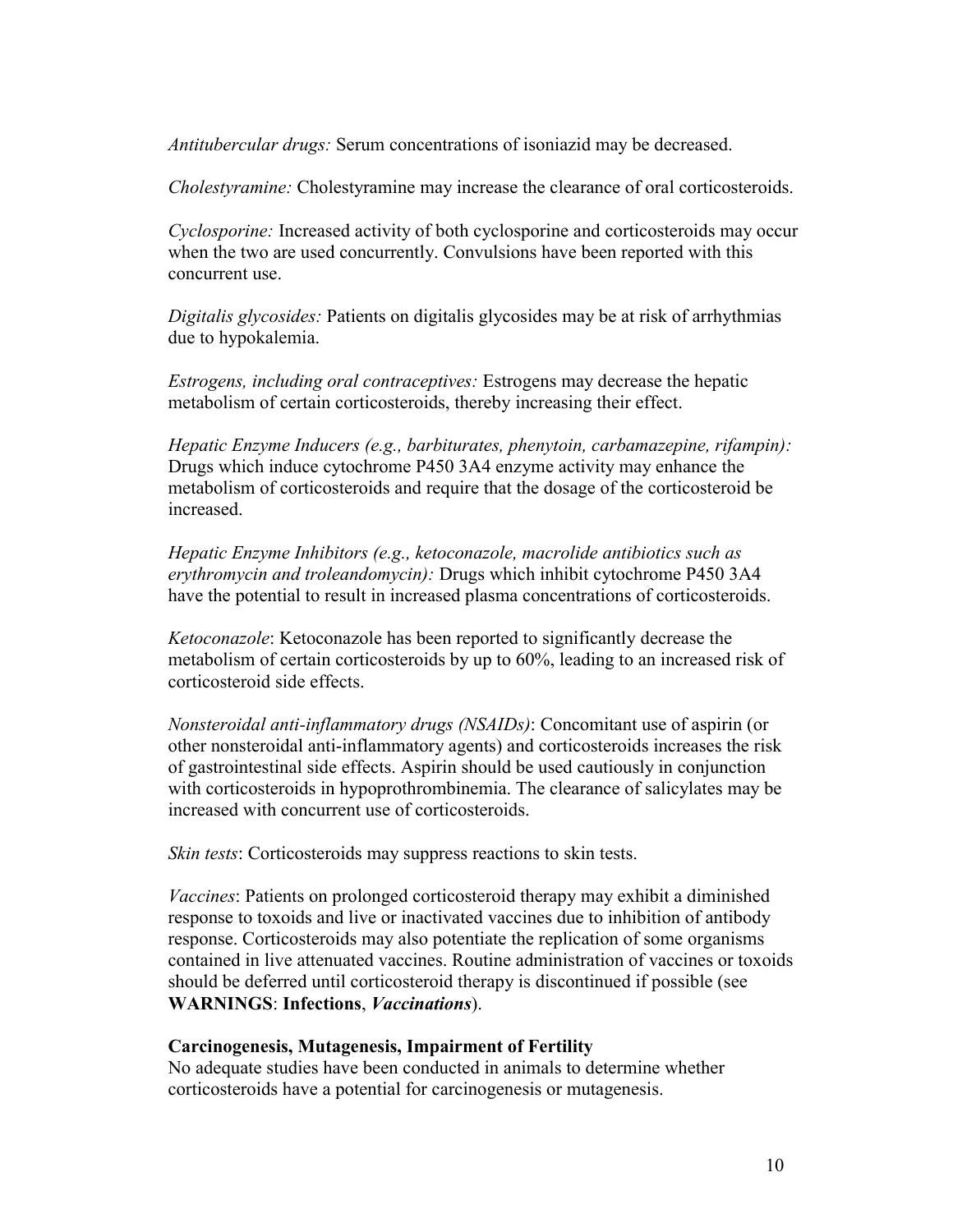Steroids may increase or decrease motility and number of spermatozoa in some patients.

Corticosteroids have been shown to impair fertility in male rats.

### **Pregnancy: Teratogenic Effects**

Corticosteroids have been shown to be teratogenic in many species when given in doses equivalent to the human dose. Animal studies in which corticosteroids have been given to pregnant mice, rats, and rabbits have yielded an increased incidence of cleft palate in the offspring. There are no adequate and well-controlled studies in pregnant women. Corticosteroids should be used during pregnancy only if the potential benefit justifies the potential risk to the fetus. Infants born to mothers who have received corticosteroids during pregnancy should be carefully observed for signs of hypoadrenalism.

#### **Nursing Mothers**

Systemically administered corticosteroids appear in human milk and could suppress growth, interfere with endogenous corticosteroid production, or cause other untoward effects. Because of the potential for serious adverse reactions in nursing infants from corticosteroids, a decision should be made whether to discontinue nursing or discontinue the drug, taking into account the importance of the drug to the mother.

#### **Pediatric Use**

The efficacy and safety of corticosteroids in the pediatric population are based on the well-established course of effect of corticosteroids which is similar in pediatric and adult populations. Published studies provide evidence of efficacy and safety in pediatric patients for the treatment of nephritic syndrome (patients >2 years of age) and aggressive lymphomas and leukemias (patients >1 month of age). Other indications for pediatric use of corticosteroids (e.g., severe asthma and wheezing) are based on adequate and well-controlled clinical trials conducted in adults, on the premises that the course of the diseases and their pathophysiology are considered to be substantially similar in both populations.

The adverse effects of corticosteroids in pediatric patients are similar to those in adults (see **ADVERSE REACTIONS**). Like adults, pediatric patients should be carefully observed with frequent measurements of blood pressure, weight, height, intraocular pressure, and clinical evaluation for the presence of infection, psychosocial disturbances, thromboembolism, peptic ulcers, cataracts, and osteoporosis. Pediatric patients who are treated with corticosteroids by any route, including systemically administered corticosteroids, may experience a decrease in their growth velocity. This negative impact of corticosteroids on growth has been observed at low systemic doses and in the absence of laboratory evidence of HPA axis suppression (i.e., cosyntropin stimulation and basal cortisol plasma levels). Growth velocity may therefore be a more sensitive indicator of systemic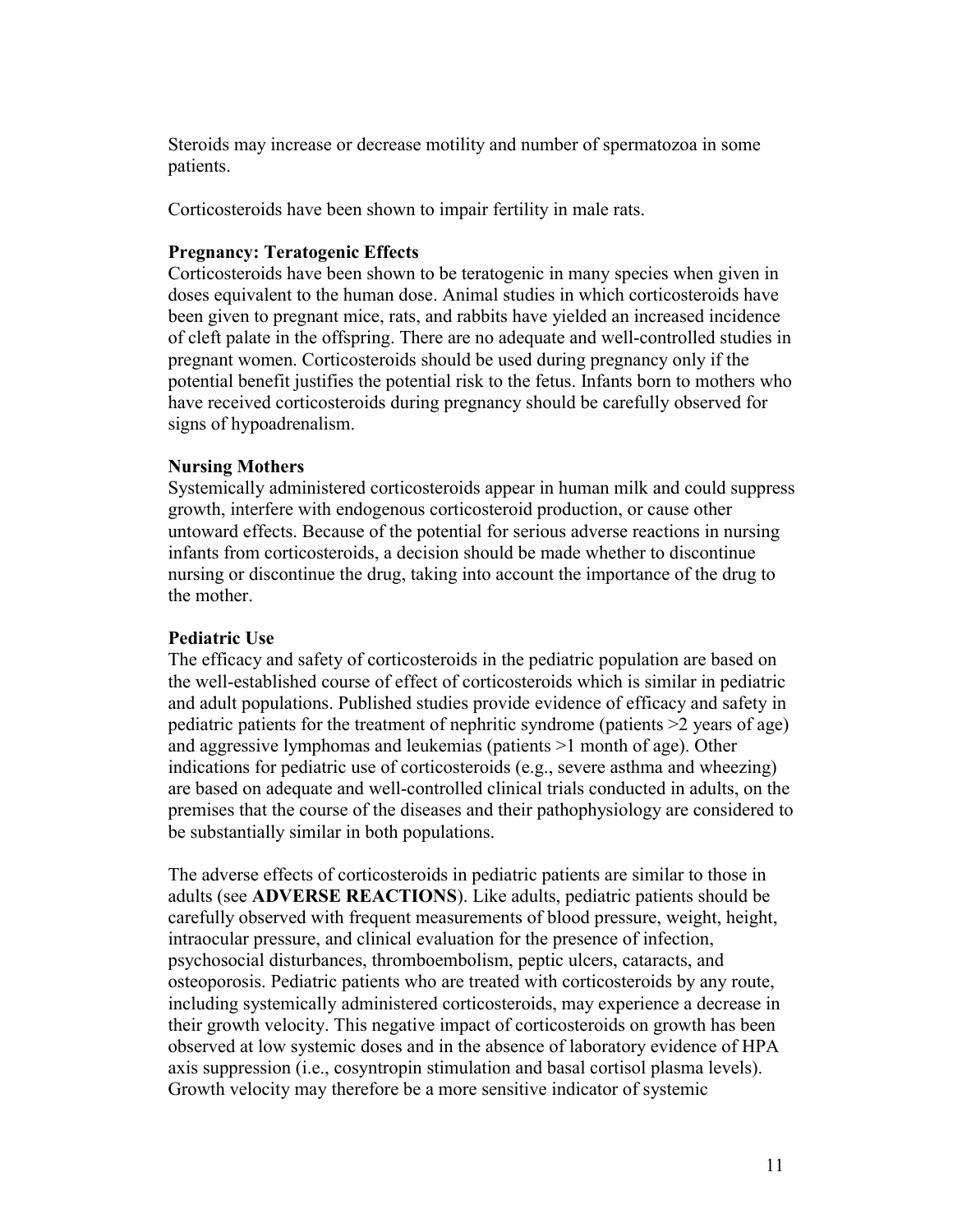corticosteroid exposure in pediatric patients than some commonly used tests of HPA axis function. The linear growth of pediatric patients treated with corticosteroids should be monitored, and the potential growth effects of prolonged treatment should be weighed against clinical benefits obtained and the availability of treatment alternatives. In order to minimize the potential growth effects of corticosteroids, pediatric patients should be titrated to the lowest effective dose.

#### **Geriatric Use**

Clinical studies did not include sufficient numbers of subjects aged 65 and over to determine whether they respond differently from younger subjects. Other reported clinical experience has not identified differences in responses between the elderly and younger patients. In general, dose selection for an elderly patient should be cautious, usually starting at the low end of the dosing range, reflecting the greater frequency of decreased hepatic, renal, or cardiac function, and of concomitant disease or other drug therapy.

#### **ADVERSE REACTIONS**

The following adverse reactions have been reported with DEPO-MEDROL or other corticosteroids:

*Allergic reactions***:** Allergic or hypersensitivity reactions, anaphylactoid reaction, anaphylaxis, angioedema.

#### *Blood and lymphatic system disorders:* Leukocytosis.

*Cardiovascular*: Bradycardia, cardiac arrest, cardiac arrhythmias, cardiac enlargement, circulatory collapse, congestive heart failure, fat embolism, hypertension, hypertrophic cardiomyopathy in premature infants, myocardial rupture following recent myocardial infarction (see **WARNINGS**), pulmonary edema, syncope, tachycardia, thromboembolism, thrombophlebitis, vasculitis.

*Dermatologic*: Acne, allergic dermatitis, cutaneous and subcutaneous atrophy, dry scaly skin, ecchymoses and petechiae, edema, erythema, hyperpigmentation, hypopigmentation, impaired wound healing, increased sweating, rash, sterile abscess, striae, suppressed reactions to skin tests, thin fragile skin, thinning scalp hair, urticaria.

*Endocrine*: Decreased carbohydrate and glucose tolerance, development of cushingoid state, glycosuria, hirsutism, hypertrichosis, increased requirements for insulin or oral hypoglycemic agents in diabetes, manifestations of latent diabetes mellitus, menstrual irregularities, secondary adrenocortical and pituitary unresponsiveness (particularly in times of stress, as in trauma, surgery, or illness), suppression of growth in pediatric patients.

*Fluid and electrolyte disturbances*: Congestive heart failure in susceptible patients, fluid retention, hypokalemic alkalosis, potassium loss, sodium retention.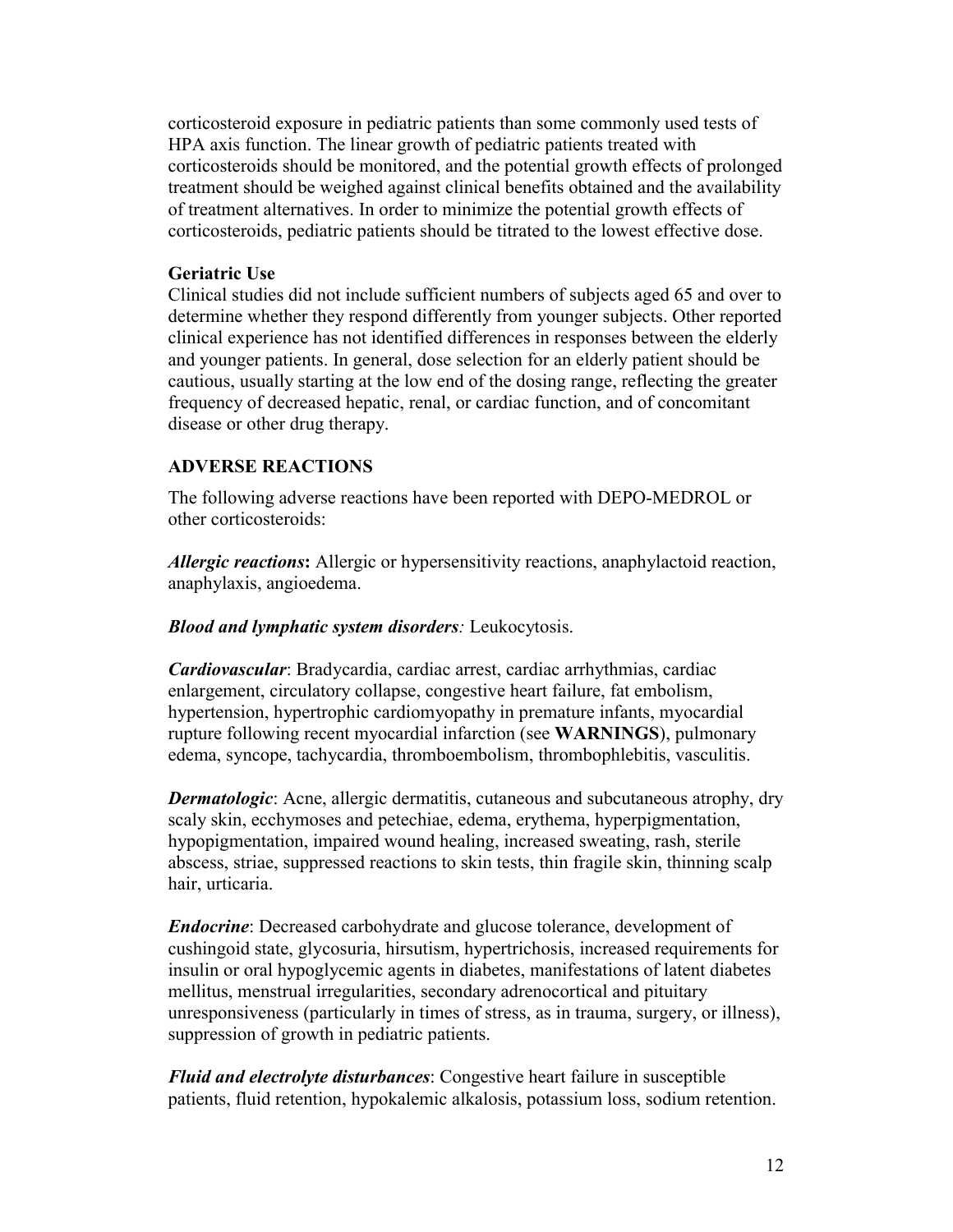*Gastrointestinal*: Abdominal distention, bowel/bladder dysfunction (after intrathecal administration), elevation in serum liver enzyme levels (usually reversible upon discontinuation), hepatomegaly, increased appetite, nausea, pancreatitis, peptic ulcer with possible subsequent perforation and hemorrhage, perforation of the small and large intestine (particularly in patients with inflammatory bowel disease), ulcerative esophagitis.

*Metabolic*: Negative nitrogen balance due to protein catabolism.

*Musculoskeletal*: Aseptic necrosis of femoral and humeral heads, calcinosis (following intra-articular or intra-lesional use), Charcot-like arthropathy, loss of muscle mass, muscle weakness, osteoporosis, pathologic fracture of long bones, postinjection flare (following intra-articular use), steroid myopathy, tendon rupture, vertebral compression fractures.

*Neurologic/Psychiatric*: Convulsions, depression, emotional instability, euphoria, headache, increased intracranial pressure with papilledema (pseudotumor cerebri) usually following discontinuation of treatment, insomnia, mood swings, neuritis, neuropathy, paresthesia, personality changes, psychic disorders, vertigo.

*Ophthalmic*: Exophthalmoses, glaucoma, increased intraocular pressure, posterior subcapsular cataracts.

*Other*: Abnormal fat deposits, decreased resistance to infection, hiccups, increased or decreased motility and number of spermatozoa, injection site infections following non-sterile administration (see **WARNINGS**), malaise, moon face, weight gain.

## **The following adverse reactions have been reported with the following routes of administration:**

*Intrathecal/Epidural*: Arachnoiditis, bowel/bladder dysfunction, headache, meningitis, parapareisis/paraplegia, seizures, sensory disturbances.

*Intranasal*: Allergic reactions, rhinitis, temporary/permanent visual impairment including blindness.

*Ophthalmic*: Increased intraocular pressure, infection, ocular and periocular inflammation including allergic reactions, residue or slough at injection site, temporary/permanent visual impairment including blindness.

*Miscellaneous injection sites* (scalp, tonsillar fauces, sphenopalatine ganglion): blindness.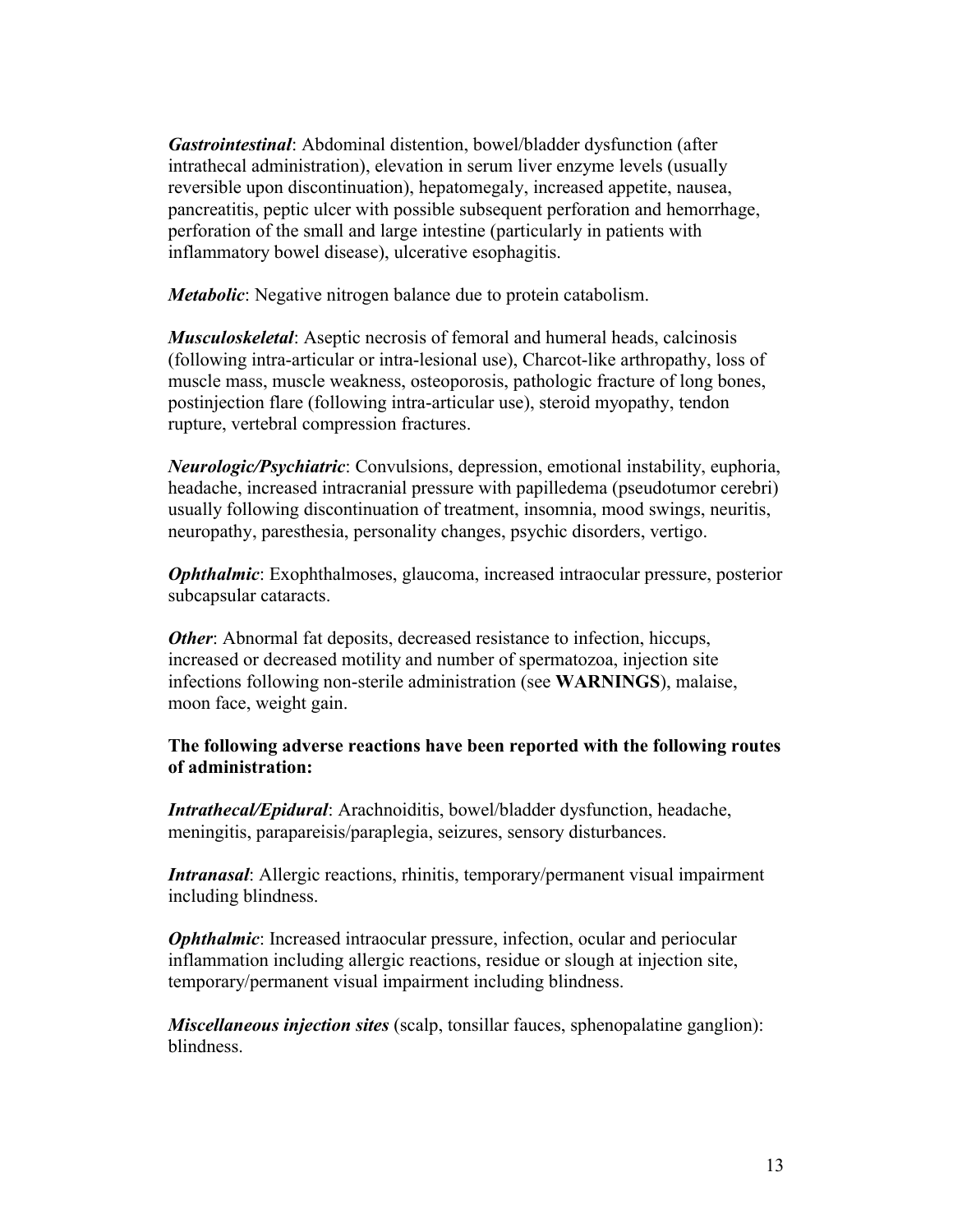## **OVERDOSAGE**

Treatment of acute overdosage is by supportive and symptomatic therapy. For chronic overdosage in the face of severe disease requiring continuous steroid therapy, the dosage of the corticosteroid may be reduced only temporarily, or alternate day treatment may be introduced.

## **DOSAGE AND ADMINISTRATION**

## **Because of possible physical incompatibilities, DEPO-MEDROL Sterile Aqueous Suspension should not be diluted or mixed with other solutions.**

The initial dosage of parenterally administered DEPO-MEDROL will vary from 4 to 120 mg, depending on the specific disease entity being treated. However, in certain overwhelming, acute, life-threatening situations, administration in dosages exceeding the usual dosages may be justified and may be in multiples of the oral dosages.

*It Should Be Emphasized that Dosage Requirements Are Variable and Must Be Individualized on the Basis of the Disease Under Treatment and the Response of the Patient.* After a favorable response is noted, the proper maintenance dosage should be determined by decreasing the initial drug dosage in small decrements at appropriate time intervals until the lowest dosage which will maintain an adequate clinical response is reached. Situations which may make dosage adjustments necessary are changes in clinical status secondary to remissions or exacerbations in the disease process, the patient's individual drug responsiveness, and the effect of patient exposure to stressful situations not directly related to the disease entity under treatment. In this latter situation, it may be necessary to increase the dosage of the corticosteroid for a period of time consistent with the patient's condition. If after long-term therapy the drug is to be stopped, it is recommended that it be withdrawn gradually rather than abruptly.

### **A. Administration for Local Effect**

Therapy with DEPO-MEDROL does not obviate the need for the conventional measures usually employed. Although this method of treatment will ameliorate symptoms, it is in no sense a cure and the hormone has no effect on the cause of the inflammation.

**1. Rheumatoid Arthritis and Osteoarthritis**. The dose for intra-articular administration depends upon the size of the joint and varies with the severity of the condition in the individual patient. In chronic cases, injections may be repeated at intervals ranging from one to five or more weeks, depending upon the degree of relief obtained from the initial injection. The doses in the following table are given as a general guide: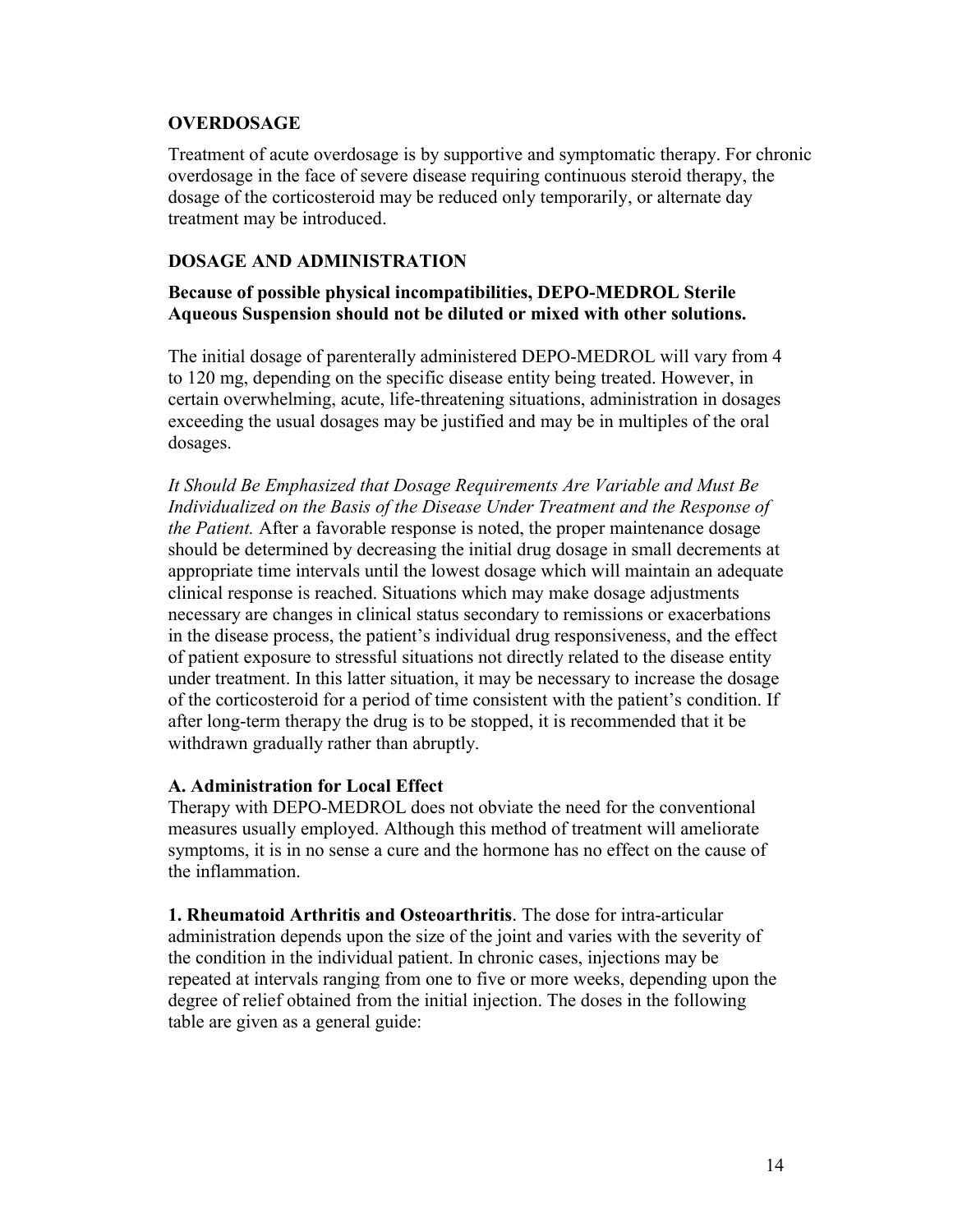| Size     | Examples            | Range                          |  |
|----------|---------------------|--------------------------------|--|
| of Joint |                     | of Dosage                      |  |
|          | Knees               |                                |  |
| Large    | Ankles              | $20 \text{ to } 80 \text{ mg}$ |  |
|          | Shoulders           |                                |  |
| Medium   | Elbows              | 10 to 40 mg                    |  |
|          | Wrists              |                                |  |
|          | Metacarpophalangeal |                                |  |
| Small    | Interphalangeal     | $4$ to $10$ mg                 |  |
|          | Sternoclavicular    |                                |  |
|          | Acromioclavicular   |                                |  |

**Procedure:** It is recommended that the anatomy of the joint involved be reviewed before attempting intra-articular injection. In order to obtain the full anti-inflammatory effect, it is important that the injection be made into the synovial space. Employing the same sterile technique as for a lumbar puncture, a sterile 20 to 24 gauge needle (on a dry syringe) is quickly inserted into the synovial cavity. Procaine infiltration is elective. The aspiration of only a few drops of joint fluid proves the joint space has been entered by the needle. *The injection site for each joint is determined by that location where the synovial cavity is most superficial and most free of large vessels and nerves.* With the needle in place, the aspirating syringe is removed and replaced by a second syringe containing the desired amount of DEPO-MEDROL. The plunger is then pulled outward slightly to aspirate synovial fluid and to make sure the needle is still in the synovial space. After injection, the joint is moved gently a few times to aid mixing of the synovial fluid and the suspension. The site is covered with a small sterile dressing.

Suitable sites for intra-articular injection are the knee, ankle, wrist, elbow, shoulder, phalangeal, and hip joints. Since difficulty is not infrequently encountered in entering the hip joint, precautions should be taken to avoid any large blood vessels in the area. Joints not suitable for injection are those that are anatomically inaccessible such as the spinal joints and those like the sacroiliac joints that are devoid of synovial space. Treatment failures are most frequently the result of failure to enter the joint space. Little or no benefit follows injection into surrounding tissue. If failures occur when injections into the synovial spaces are certain, as determined by aspiration of fluid, repeated injections are usually futile.

If a local anesthetic is used prior to injection of DEPO-MEDROL, the anesthetic package insert should be read carefully and all the precautions observed.

**2. Bursitis**. The area around the injection site is prepared in a sterile way and a wheal at the site made with 1 percent procaine hydrochloride solution. A 20 to 24 gauge needle attached to a dry syringe is inserted into the bursa and the fluid aspirated. The needle is left in place and the aspirating syringe changed for a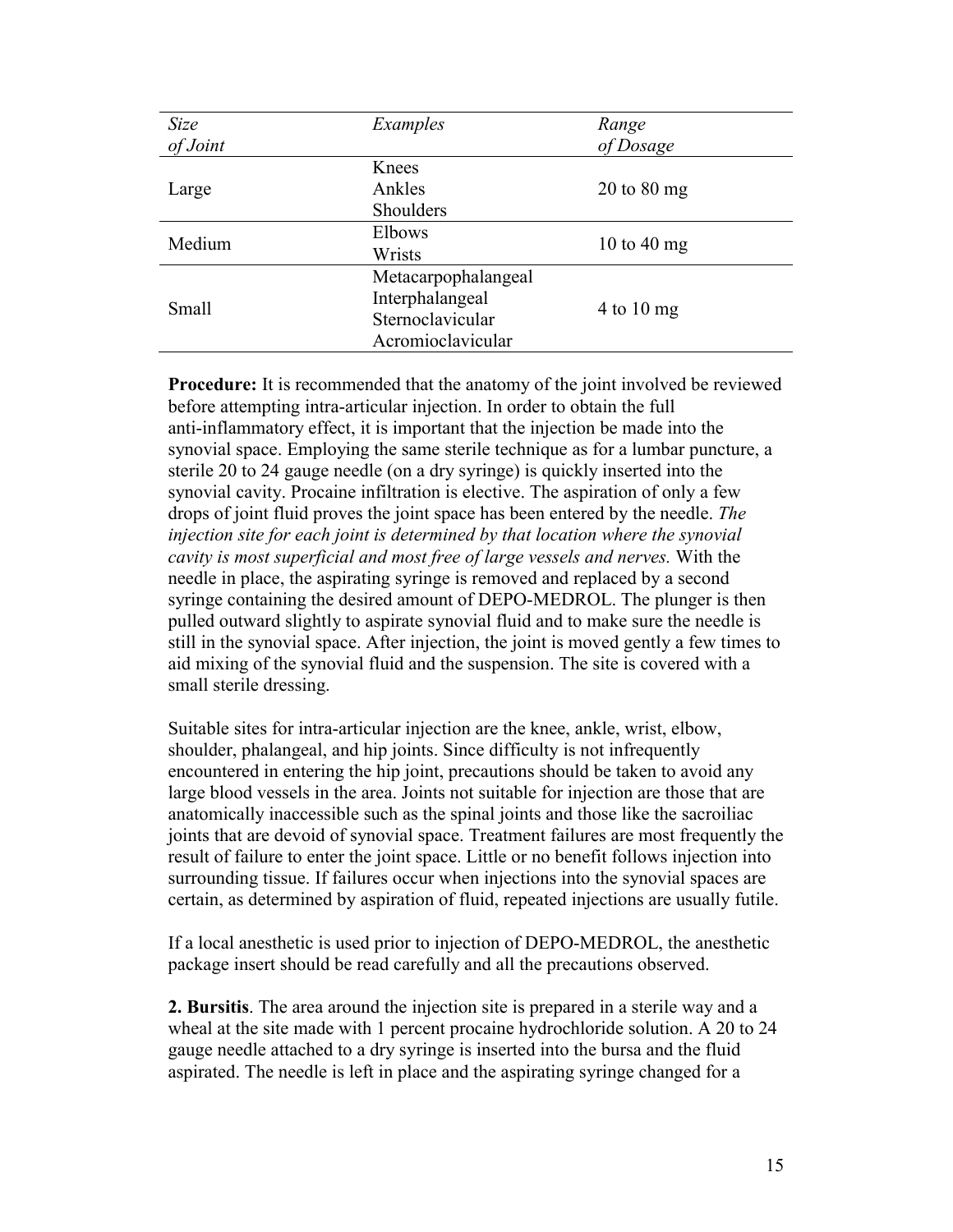small syringe containing the desired dose. After injection, the needle is withdrawn and a small dressing applied.

**3. Miscellaneous: Ganglion, Tendinitis, Epicondylitis.** In the treatment of conditions such as tendinitis or tenosynovitis, care should be taken following application of a suitable antiseptic to the overlying skin to inject the suspension into the tendon sheath rather than into the substance of the tendon. The tendon may be readily palpated when placed on a stretch. When treating conditions such as epicondylitis, the area of greatest tenderness should be outlined carefully and the suspension infiltrated into the area. For ganglia of the tendon sheaths, the suspension is injected directly into the cyst. In many cases, a single injection causes a marked decrease in the size of the cystic tumor and may effect disappearance. The usual sterile precautions should be observed, of course, with each injection.

The dose in the treatment of the various conditions of the tendinous or bursal structures listed above varies with the condition being treated and ranges from 4 to 30 mg. In recurrent or chronic conditions, repeated injections may be necessary.

**4. Injections for Local Effect in Dermatologic Conditions**. Following cleansing with an appropriate antiseptic such as 70% alcohol, 20 to 60 mg is injected into the lesion. It may be necessary to distribute doses ranging from 20 to 40 mg by repeated local injections in the case of large lesions. Care should be taken to avoid injection of sufficient material to cause blanching since this may be followed by a small slough. One to four injections are usually employed, the intervals between injections varying with the type of lesion being treated and the duration of improvement produced by the initial injection.

### **B. Administration for Systemic Effect.**

The intramuscular dosage will vary with the condition being treated. When employed as a temporary substitute for oral therapy, a single injection during each 24-hour period of a dose of the suspension equal to the total daily oral dose of MEDROL® Tablets (methylprednisolone tablets, USP) is usually sufficient. When a prolonged effect is desired, the weekly dose may be calculated by multiplying the daily oral dose by 7 and given as a single intramuscular injection.

In pediatric patients, the initial dose of methylprednisolone may vary depending on the specific disease entity being treated. Dosage must be individualized according to the severity of the disease and response of the patient. The recommended dosage may be reduced for pediatric patients, but dosage should be governed by the severity of the condition rather than by strict adherence to the ratio indicated by age or body weight.

In patients with the **adrenogenital syndrome**, a single intramuscular injection of 40 mg every two weeks may be adequate. For maintenance of patients with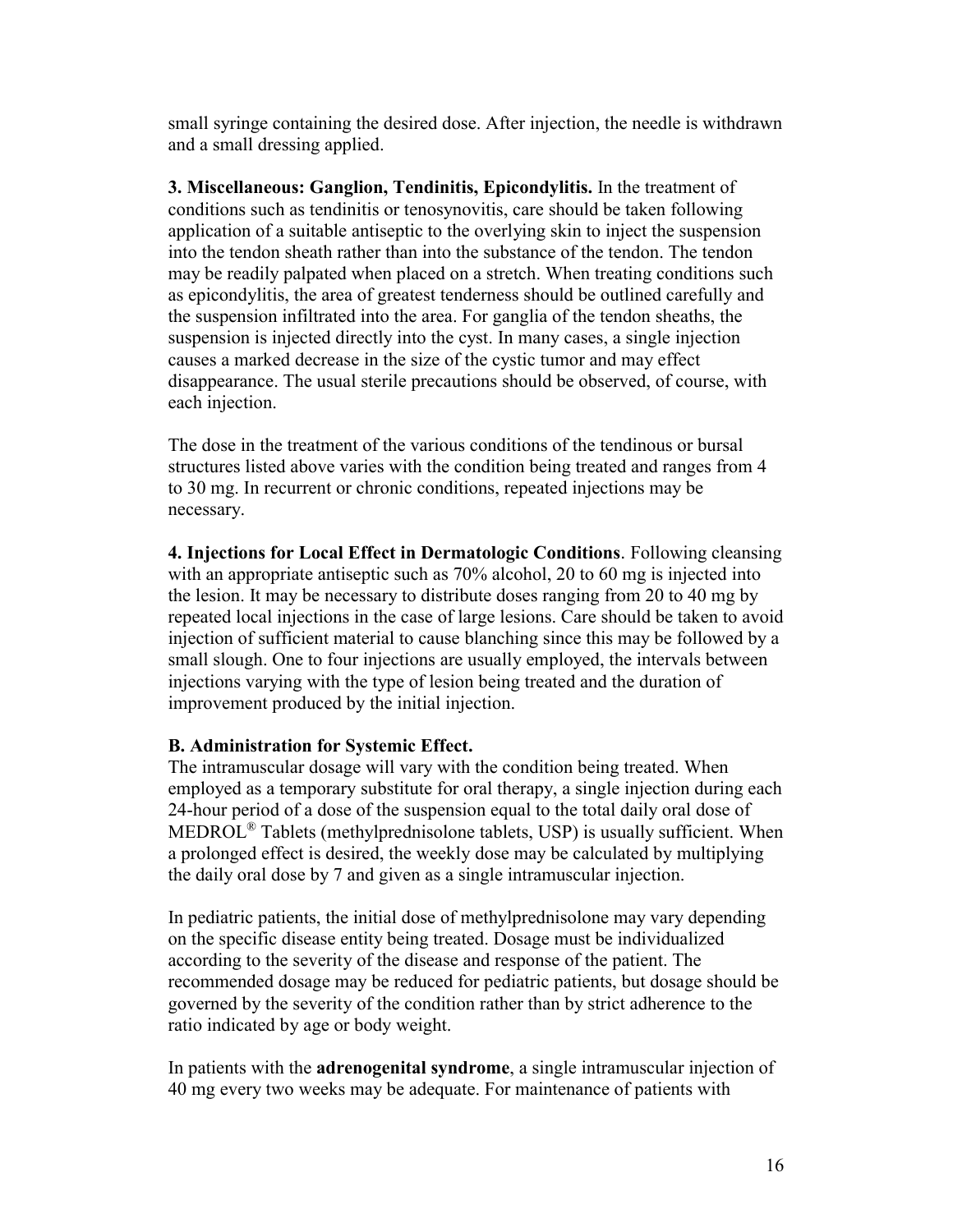**rheumatoid arthritis**, the weekly intramuscular dose will vary from 40 to 120 mg. The usual dosage for patients with **dermatologic lesions** benefited by systemic corticoid therapy is 40 to 120 mg of methylprednisolone acetate administered intramuscularly at weekly intervals for one to four weeks. In acute severe dermatitis due to poison ivy, relief may result within 8 to 12 hours following intramuscular administration of a single dose of 80 to 120 mg. In chronic contact dermatitis, repeated injections at 5 to 10 day intervals may be necessary. In seborrheic dermatitis, a weekly dose of 80 mg may be adequate to control the condition.

Following intramuscular administration of 80 to 120 mg to asthmatic patients, relief may result within 6 to 48 hours and persist for several days to two weeks.

If signs of stress are associated with the condition being treated, the dosage of the suspension should be increased. If a rapid hormonal effect of maximum intensity is required, the intravenous administration of highly soluble methylprednisolone sodium succinate is indicated.

For the purpose of comparison, the following is the equivalent milligram dose of the various glucocorticoids:

| Cortisone, 25         | Triamcinolone, 4    |
|-----------------------|---------------------|
| Hydrocortisone, 20    | Paramethasone, 2    |
| Prednisolone, 5       | Betamethasone, 0.75 |
| Prednisone, 5         | Dexamethasone, 0.75 |
| Methylprednisolone, 4 |                     |

These dose relationships apply only to oral or intravenous administration of these compounds. When these substances or their derivatives are injected intramuscularly or into joint spaces, their relative properties may be greatly altered.